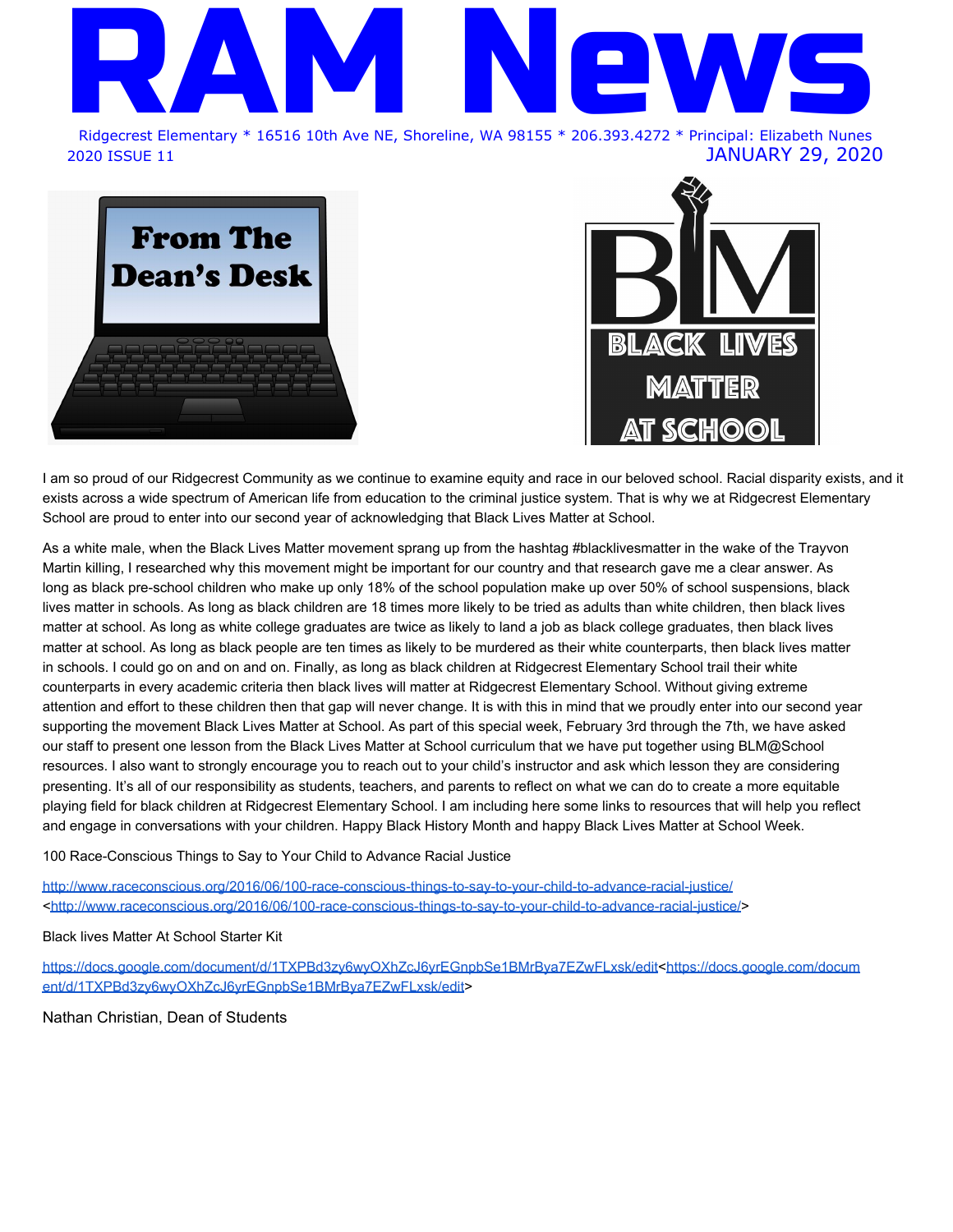# Calendar of Events

### **JANUARY**

- 29 NO EARLY RELEASE TODAY **Students will be dismissed at 3:00 pm**
- 30 Multicultural Potluck Dinner and Storyteller 6-8pm, RC Cafeteria
- 30 Honor Choir Performance 7pm, Shorecrest Performing Arts Center All Unclaimed LOST & FOUND Items will be taken to The WORKS
- 31 **FULL DAY OF SCHOOL** This is a SNOW MAKEUP DAY for Jan 13 Popcorn Friday (rescheduled from last week)

### **FEBRUARY**

- 3 Black Voices: A Community Opportunity Teaching for Black Lives 6-7:30pm, Shorewood High School Eastside Band Festival 7:30pm, Shorecrest Gym
- 4 **First Day of Kindergarten Registration** (Open Enrollment through Feb 28)
- 4 & 5 Black Voices: A Community Opportunity Book Fair 4-6pm, RC Cafeteria, and Gym
- 5 EARLY RELEASE **Students will be dismissed at 1:20 pm** Black Voices: A Community Opportunity – HBCU Night Historically Black Colleges & Universities 6-7:30pm, Shorecrest High School
- 6 Black Voices: A Community Opportunity Celebrate Black Arts Book-It Repertory Theatre's Performance of "Crown: An Ode to the Fresh Cut" by Derrick Barnes 6-7:30pm, Shoreline Room, Shoreline Center Tickets are free but required. Sign up at: [www.shorelineschools.org/blackvoices](http://track.spe.schoolmessenger.com/f/a/tyS569jdDbyiK3njSAFZvw~~/AAAAAQA~/RgRgC2ErP0QraHR0cDovL3d3dy5zaG9yZWxpbmVzY2hvb2xzLm9yZy9ibGFja3ZvaWNlc1cHc2Nob29sbUIKAACrLSpe4o4x6FIkamFuaW5hLnBhY3Vuc2tpQHNob3JlbGluZXNjaG9vbHMub3JnWAQAAAAB)
- 7 Black Voices: A Community Opportunity Talking to Kids About Race 6-8pm, Shorecrest High School Registration is Required: [shorelineschools.org/blackvoices](http://shorelineschools.org/blackvoices)
- 11 Eastside Orchestra Festival 7-8:30pm, Shorecrest Performing Arts Center
- 12 EARLY RELEASE **Students will be dismissed at 1:20 pm**
- 13 6th Grade Camp Parent Meeting 7-8pm, RC Room 316
- 17 NO SCHOOL Presidents' Day
- 18-21 NO SCHOOL MID-WINTER BREAK
- 26 EARLY RELEASE **Students will be dismissed at 1:20 pm** 6th Graders Visit Kellogg 9:30-11:30am

### **MARCH**

- 2-6 Spring Elementary Conferences -- **Students will be dismissed at 11:15am ALL WEEK Band/Orchestra will be TUESDAY ONLY this week**
- 9 6th Grade Middle School Registration Forms due to teacher
- 14 RC Auction & Food Truck Rodeo 5pm. Shorecrest High School; Tickets available on the RC PTA Website / This is a 21+ event
- 25 5th Graders Visit Kellogg, 9:30-11:30am
- 30 5th Grade Middle School Registration Forms due to teacher

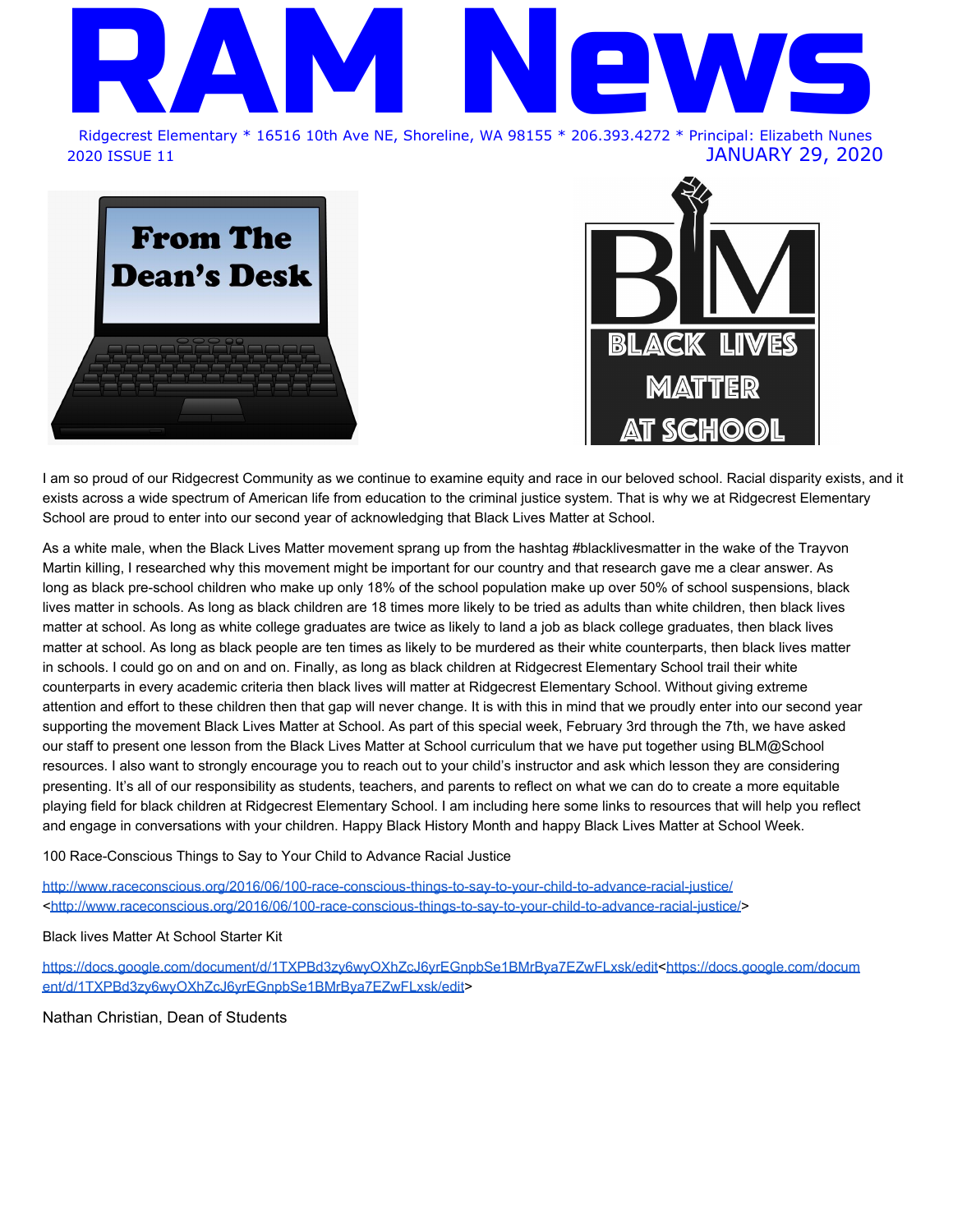## 2020 RIDGECREST AUCTION NEWSLETTER

Please join us for a fun evening at the Ridgecrest Food Truck Rodeo & Auction to connect with our wonderful community and to raise funds for our students. Tickets are on sale now!

When: Saturday, March 14, 2020. Door opens at 5pm.

Where: Shorecrest High School - 15343 25th Ave NE, Shoreline

### Featuring:

- 4 food trucks
- · Trivia and games (mechanical bull station, chicken poop bingo, photo booth, heads/tails, raffles and prizes)
- Chance to bid on classroom art projects, teacher experiences (including principal for the day!)
- Live Bands
	- √ Shoreline Community Jazz Band with Jeff Kashiwa
	- ← Funk and Groove (cover band from Shoreline JC)
	- ← The Good Ideas (recent RC araduates)

Ticket: \$40 per person (\$30 for teacher/staff) and includes:

- Entrance to the event
- One sample from each food truck (5 6pm)
- One main entree from a food truck (6 8pm)
- One drink voucher

Tickets will be \$50 at the door day of event This event is 21+ and will take place rain or shine

**GOLDEN RAM SPONSOR** 



**BRONZE RAM SPONSORS** 











### **BLUE RAM SPONSORS**

**Early Bird ends February 7!** 

 $(§35/$ ficket $)$ 

Get your tickets now at

RidgecrestPTA.org/Auction

Allred Family The James Gang Hamai Family **Taylor Family** 

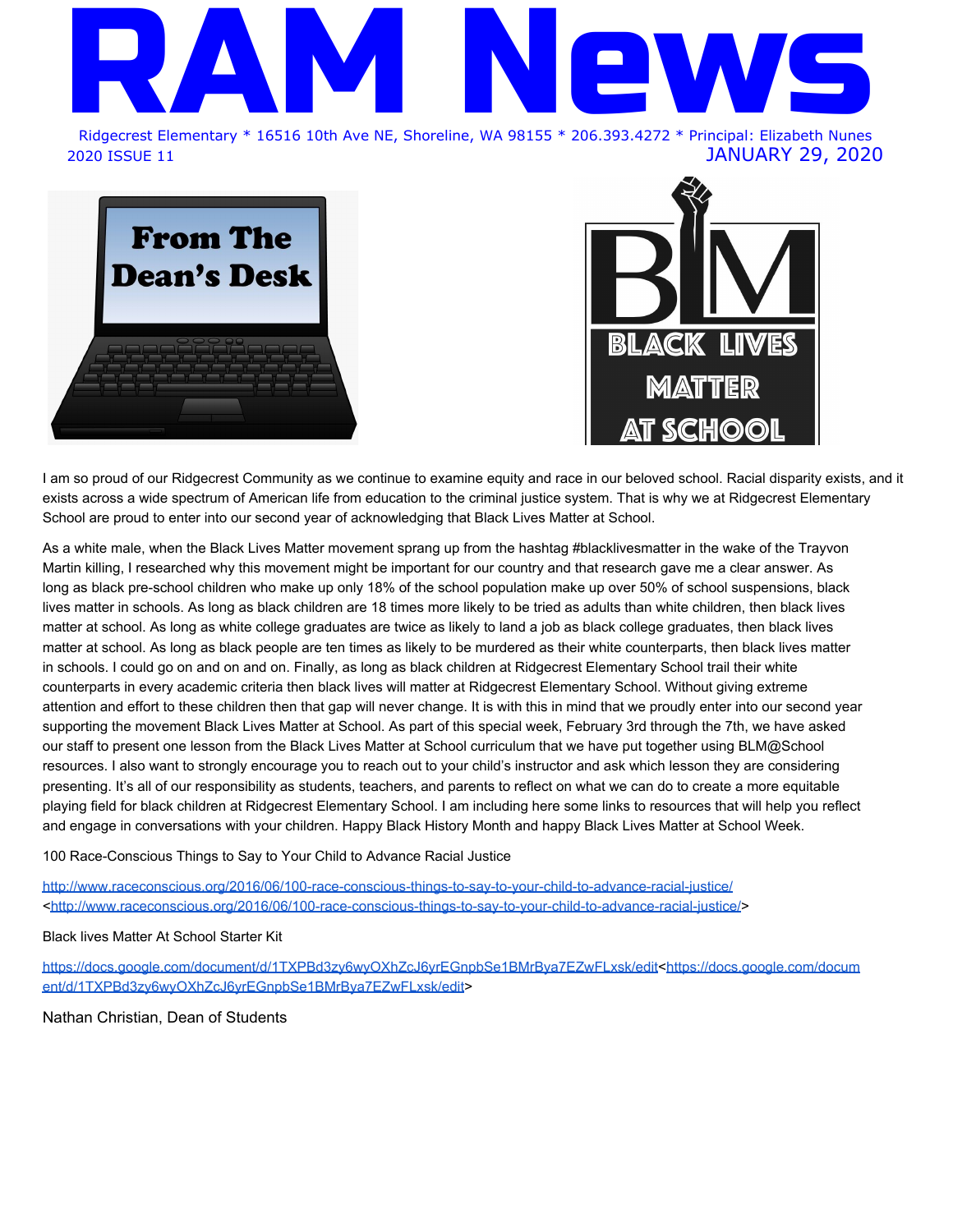

**Board of Directors** Heather Fralick Mike Jacobs Richard Nicholson Richard Potter David Wilson Rebecca L. Miner Superintendent Secretary to the Board

### Ridgecrest Elementary Prearranged Absence Form

### **INSTRUCTIONS FOR PARENTS:**

### Please complete the below information and return Janina in the Ridgecrest front office.

Families should try to not schedule vacations or travel while school is in session. If a family vacation or travel must occur while school is in session, it must be prearranged prior to the first date of the absence and approved by the principal (or designee).

As a courtesy to family needs, the principal (or designee) may excuse up to five (5) school days for a prearranged absence per student each school year.

Assignments requested for a prearranged absence will be provided to the student or parent/guardian if requested three (3) to five (5) school days prior to the absence. Please note: Not all learning activities/opportunities can be reproduced outside of the classroom.

| Student #1 Name:                                               | Student #2 Name:                       |  |
|----------------------------------------------------------------|----------------------------------------|--|
| Teacher/Grade:                                                 | Teacher/Grade:                         |  |
| Student #3 Name:                                               | Student #4 Name:                       |  |
| Teacher/Grade:                                                 | Teacher/Grade:______                   |  |
| Date(s) of Planned Absence: ___________<br>Reason for absence: | Total Missed School Days:              |  |
| Vacation<br>▫                                                  | Family Event (wedding, cultural event) |  |

**Q** Family Emergency  $\Box$  Other  $\Box$ 

### **PARENTS**

I have met/communicated with my student's teacher(s) regarding this planned absence and ways for my student(s) to complete requested assignments. I am aware that this absence may affect my student's learning and being prepared for the next grade.

| Parent/quardian signature | Date | Phone |
|---------------------------|------|-------|
|                           |      |       |

The following are available vacation dates for this year. We appreciate your scheduling vacations/time away from school during these times so that we can serve your child and help them achieve their best in school.

- . November 27th (11:15am early release)-November 28th-29th-Thanksgiving
- · December 23rd-January 3rd-Winter Break
- . February 17th February 21st-Mid-Winter Break
- · April 20th April 24th-Spring Break

Ridgecrest Elementary, 16516 10th Ave NE, Shoreline, WA 98155, Office (206) 393-4272, Fax (206) 393-4193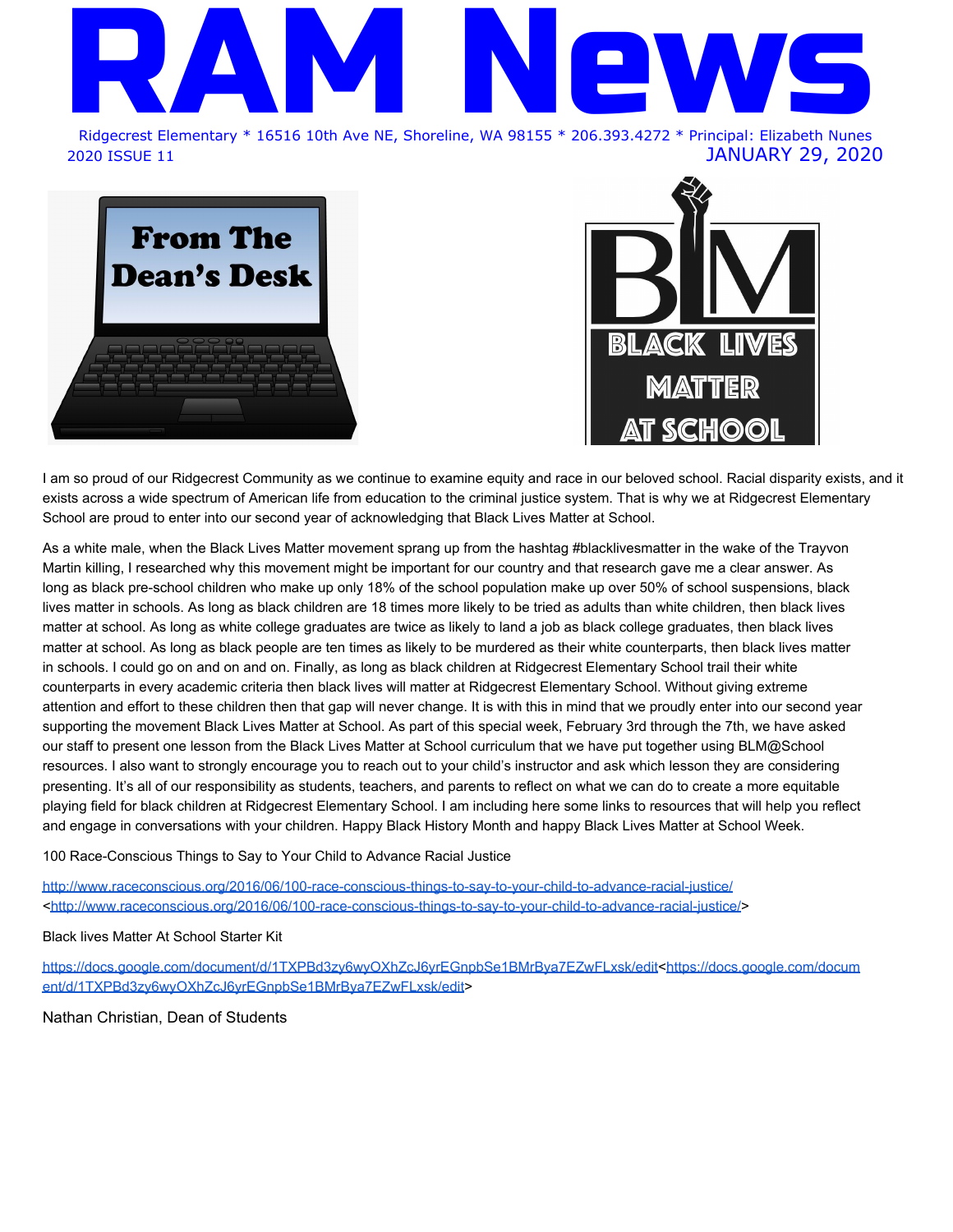JOIN US AS WE CELEBRATE

## **A COMMUNI** OPPORT т More information at www.shorelineschools.org/blackvoices

FEBRUARY 3RD-7TH, 2020



Teaching for Black Lives: An evening with Seattle educator Jesse Hagopian & Dr. Tanisha Brandon-Felder, Director of Equity & Family Engagement, Shoreline Schools

\*In partnership with the Shoreline Foundation, Shorewood HS & Shoreline Education Association\*

Shorewood High School Theatre, 6:00-7:30 PM **Black Book Fair!** A book fair in celebration of representation

in literature. Buy a book & consider buying one for another student. Special quest YA author Candice Montgomery \*In partnership with Third Place Books, Shoreline PTSA Council & Kellogg MS Ridgecrest Elementary, 4:00-8:00 PM (open Tue & Wed)



HBCU & College Support Night Celebrate and learn more about attending a Historically Black College or University, and local college supports for Black Students

WITH SPECIAL PERFORMANCE FROM SHOREWOOD STEP TEAM

### Shorecrest High School, 6:00-7:30 PM



**Celebrate Black Arts** Join us for a family-friendly theater performance of author Derrick Barnes' book Crown: An Ode to the Fresh Cut \*\* Tickets required at: www.shorelineschools.org/blackvoices\*\* \*In partnership with Book-It Repertory Theatre & Meridian Park Elementary\*

Shoreline Room @ Shoreline Center, 6:00-7:00 PM Talking About Race Learn how to talk about race with your child at any age, alongside other families. Dinner & childcare provided. \*\* Registration required at www.shorelineschools.org/blackvoices \*\* \*In partnership with the City of Shoreline & Shorecrest High School\*

### Shorecrest High School, 6:00-8:00 PM

Sponsored by Shoreline Public Schools, Shoreline Public Schools Foundation, Shoreline PTA Council, Shoreline Educators Association, City of Shoreline and Shoreline CORE (Collectively Organizing for Racial Equity)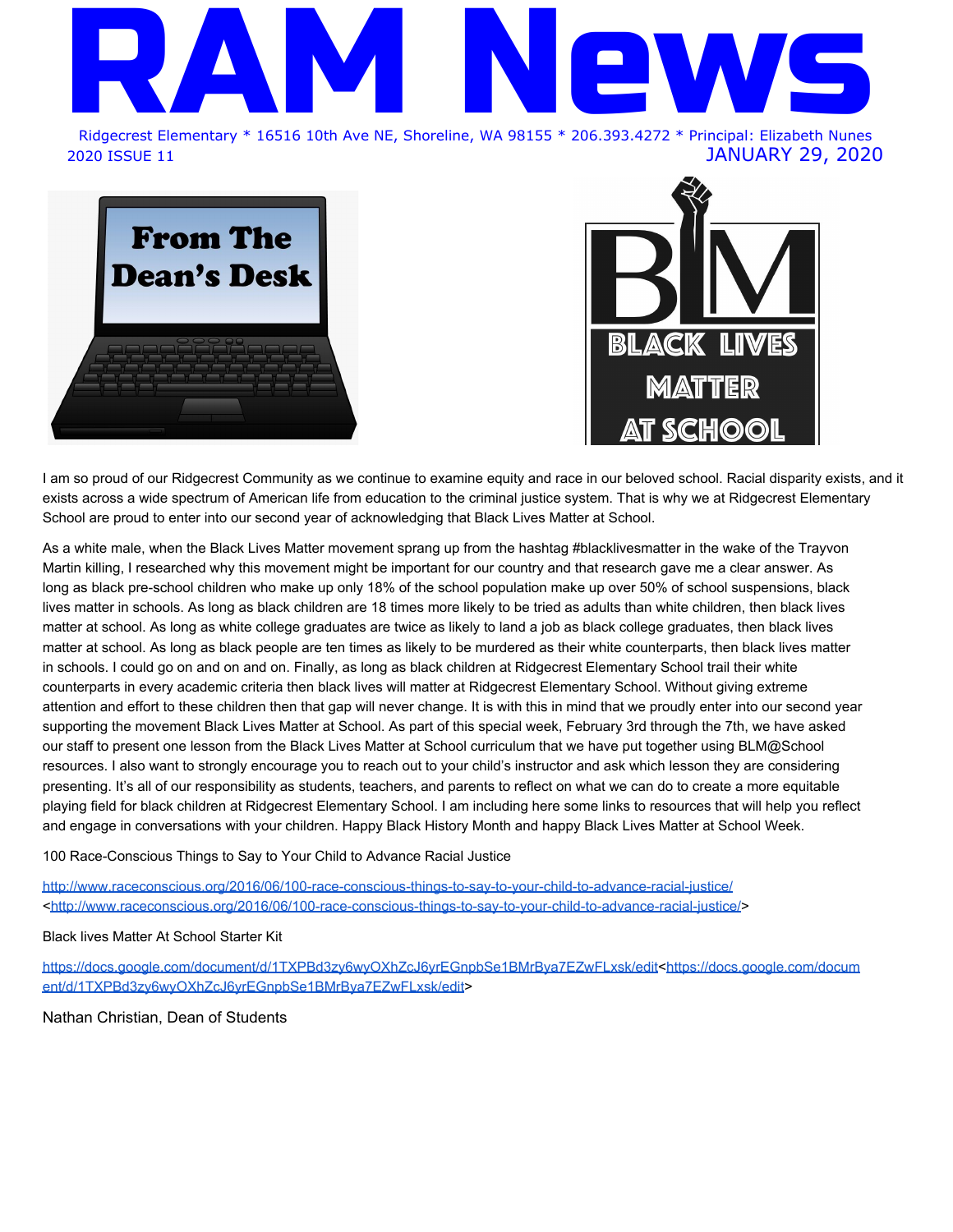## **January Life Skill -- Problem Solving**

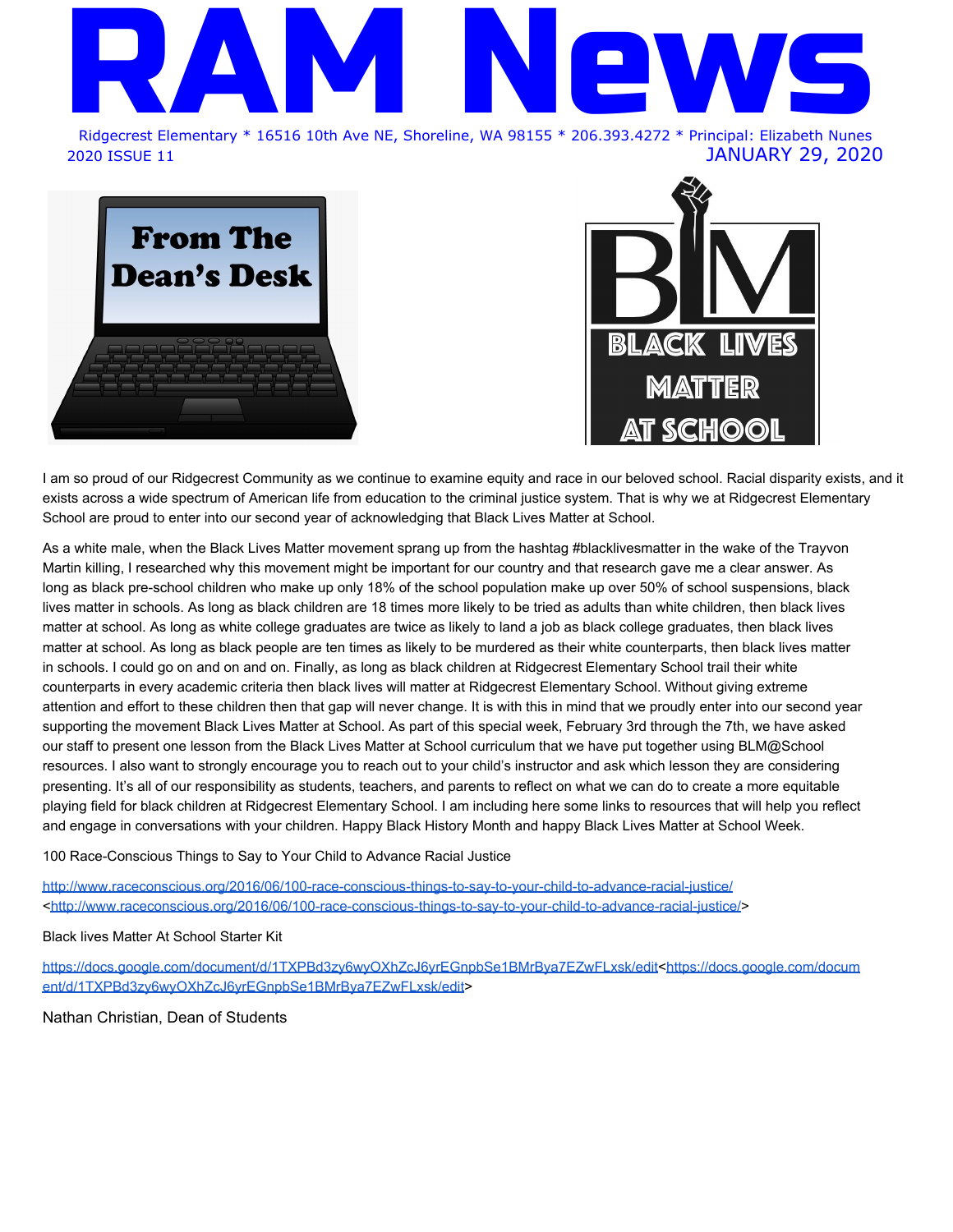## **February Life Skill -- Perseverance (persistence)**

Starting in February, our Life Skill will be Perseverance.

Perseverance *{I} A* persistence in doing something despite difficulty or delay in achieving success.